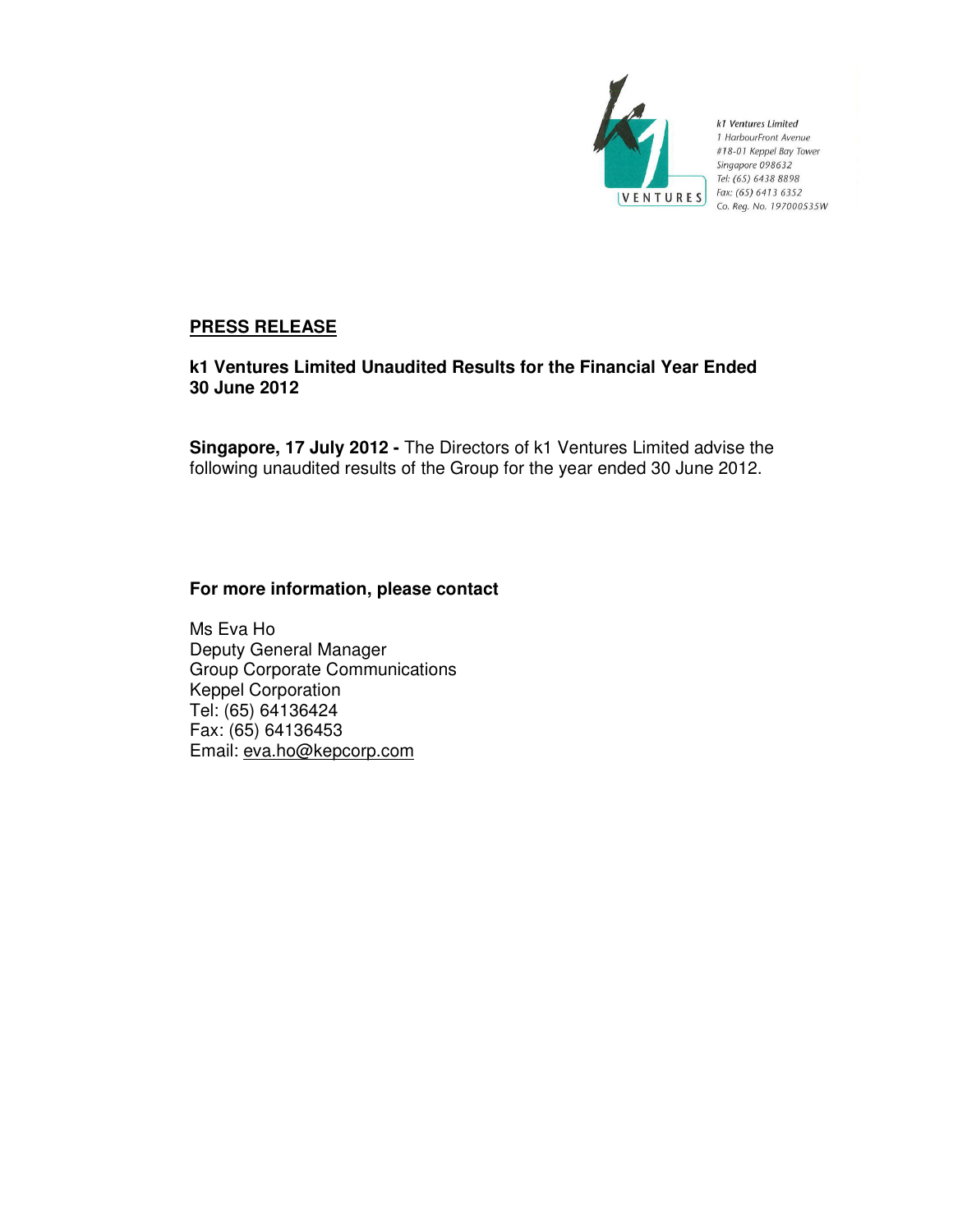# **K1 VENTURES LIMITED**

Co. Reg. No. 197000535W (Incorporated in the Republic of Singapore)

# **FULL YEAR 2012 FINANCIAL STATEMENTS & DIVIDEND ANNOUNCEMENT**

## **TABLE OF CONTENTS**

| Paragraph    | <b>Description</b>                                                                                                                       | <b>Page</b>    |
|--------------|------------------------------------------------------------------------------------------------------------------------------------------|----------------|
|              | <b>FINANCIAL STATEMENTS &amp; DIVIDEND ANNOUNCEMENT</b>                                                                                  | $1 - 14$       |
| $\mathbf{1}$ | <b>GROUP PROFIT AND LOSS ACCOUNT</b>                                                                                                     | $\mathbf{1}$   |
| 2            | CONSOLIDATED STATEMENT OF COMPREHENSIVE INCOME                                                                                           | 4              |
| 3            | <b>BALANCE SHEETS</b>                                                                                                                    | 5              |
| 4            | STATEMENTS OF CHANGES IN EQUITY                                                                                                          | $\overline{7}$ |
| 5            | CONSOLIDATED STATEMENT OF CASH FLOWS                                                                                                     | 9              |
| 6            | <b>AUDIT</b>                                                                                                                             | 10             |
| 7            | <b>AUDITORS' REPORT</b>                                                                                                                  | 10             |
| 8            | <b>ACCOUNTING POLICIES</b>                                                                                                               | 10             |
| 9            | CHANGES IN THE ACCOUNTING POLICIES                                                                                                       | 10             |
| 10           | REVIEW OF GROUP PERFORMANCE                                                                                                              | 10             |
| 11           | VARIANCE FROM FORECAST STATEMENT                                                                                                         | 11             |
| 12           | <b>PROSPECTS</b>                                                                                                                         | 11             |
| 13           | <b>DIVIDEND</b>                                                                                                                          | 11             |
| 14           | <b>SEGMENT ANALYSIS</b>                                                                                                                  | 12             |
| 15           | REVIEW OF SEGMENT PERFORMANCE                                                                                                            | 14             |
| 16           | INTERESTED PERSON TRANSACTIONS                                                                                                           | 14             |
| 17           | REPORT OF PERSONS OCCUPYING MANAGERIAL POSITIONS WHO<br>ARE RELATED TO A DIRECTOR, CHIEF EXECUTIVE OFFICER OR<br>SUBSTANTIAL SHAREHOLDER | 14             |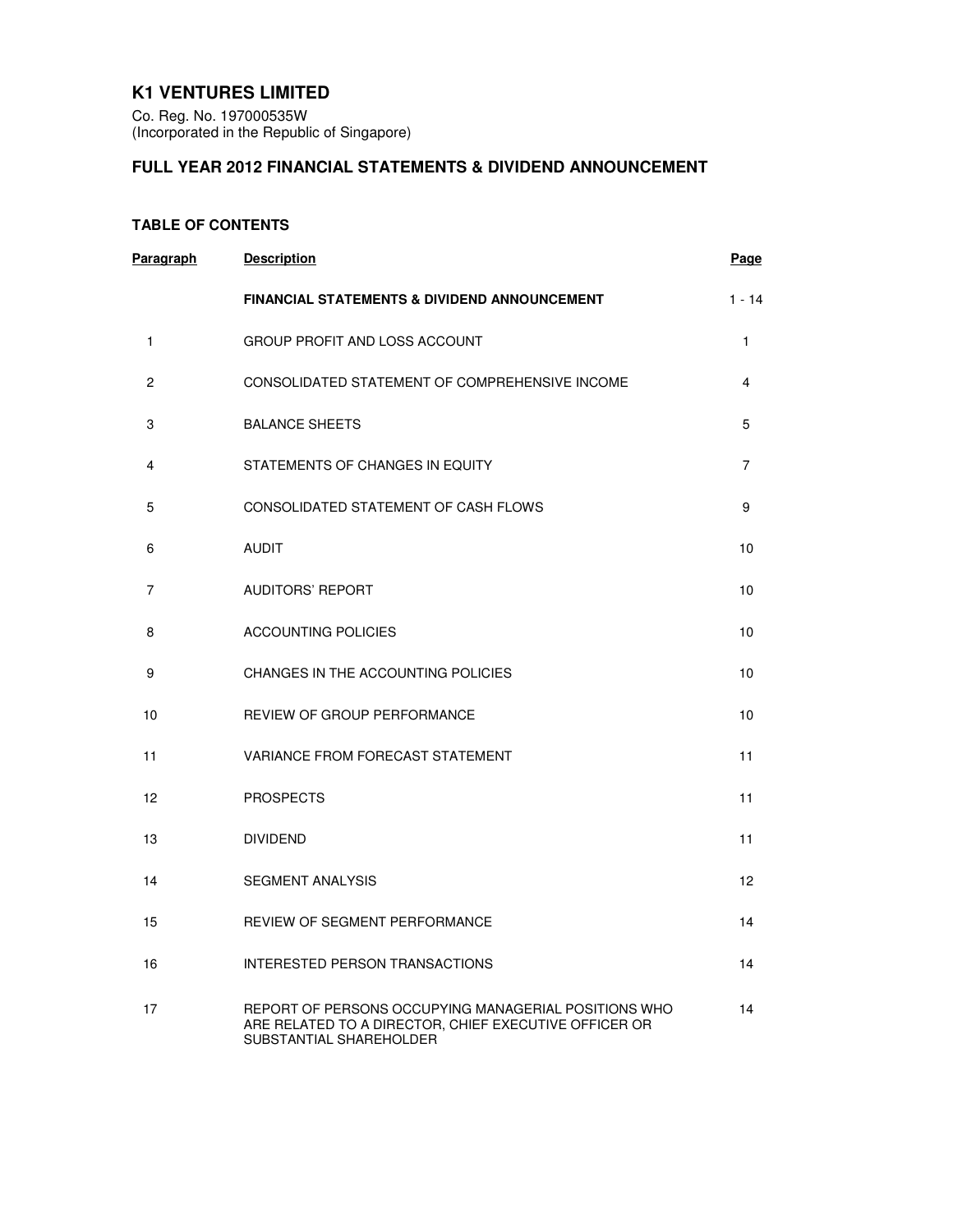## **K1 VENTURES LIMITED**

## **FULL YEAR 2012 FINANCIAL STATEMENTS & DIVIDEND ANNOUNCEMENT**

## **UNAUDITED RESULTS FOR THE YEAR ENDED 30 JUNE 2012**

The Directors of **k1 Ventures Limited** advise the following unaudited results of the Group for the year ended 30 June 2012.

## **1. GROUP PROFIT AND LOSS ACCOUNT for the year ended 30 June 2012**

|                                                                                                                                                                                                                                  |             | 1 Jul 11                                                                        | 1 Jul 10                                    |                                                                          |
|----------------------------------------------------------------------------------------------------------------------------------------------------------------------------------------------------------------------------------|-------------|---------------------------------------------------------------------------------|---------------------------------------------|--------------------------------------------------------------------------|
|                                                                                                                                                                                                                                  | <b>Note</b> | to<br>30 Jun 12<br>\$'000                                                       | to<br>30 Jun 11<br>\$'000                   | $+/(-)$ %                                                                |
| Revenue                                                                                                                                                                                                                          | 1a          | 78,673                                                                          | 71,217                                      | 10.5                                                                     |
| Raw materials and consumables used<br>Net carrying value of investment disposed<br>Staff costs<br>Depreciation and amortisation<br>Fixed assets impairment loss<br>Goodwill impairment loss<br>Other intangibles impairment loss |             | (3,622)<br>(328)<br>(9, 122)<br>(29, 970)<br>(18, 274)<br>(43,477)<br>(11, 948) | (9,880)<br>(9,938)<br>(32, 782)<br>(3, 455) | (63.3)<br><b>NM</b><br>(8.2)<br>(8.6)<br>428.9<br><b>NM</b><br><b>NM</b> |
| Other operating expenses                                                                                                                                                                                                         |             | (20,622)                                                                        | (19, 836)                                   | 4.0                                                                      |
| <b>Operating loss</b><br>Finance expenses<br>Foreign exchange gain/(loss)<br>Share of results of associated                                                                                                                      |             | (58,690)<br>(11, 201)<br>119                                                    | (4,674)<br>(7,786)<br>(1,668)               | >500.0<br>43.9<br><b>NM</b>                                              |
| company and joint ventures                                                                                                                                                                                                       |             | 9,157                                                                           | 9,344                                       | (2.0)                                                                    |
| Loss before taxation<br>Taxation                                                                                                                                                                                                 |             | (60, 615)<br>61,237                                                             | (4,784)<br>289                              | >500.0<br>>500                                                           |
| Profit/(loss) for the year                                                                                                                                                                                                       |             | 622                                                                             | (4, 495)                                    | <b>NM</b>                                                                |
| Attributable to:                                                                                                                                                                                                                 |             |                                                                                 |                                             |                                                                          |
| Shareholders of the Company<br>Non-controlling interests                                                                                                                                                                         |             | 11,851<br>(11, 229)                                                             | (4,716)<br>221                              | <b>NM</b><br><b>NM</b>                                                   |
|                                                                                                                                                                                                                                  |             | 622                                                                             | (4, 495)                                    | <b>NM</b>                                                                |
| <b>EBITDA*</b>                                                                                                                                                                                                                   |             | 54,255                                                                          | 39,239                                      | 38.3                                                                     |
| Profit/(loss) per ordinary share                                                                                                                                                                                                 |             |                                                                                 |                                             |                                                                          |
| - basic<br>- diluted                                                                                                                                                                                                             | 1d<br>1d    | $0.55$ cts<br>$0.55$ cts                                                        | $(0.22)$ cts<br>$(0.22)$ cts                | <b>NM</b><br><b>NM</b>                                                   |

\* EBITDA is defined as profit before tax, finance expenses, depreciation and amortisation, fixed assets impairment loss, goodwill impairment loss and other intangibles impairment loss.

\*\* NM - Not meaningful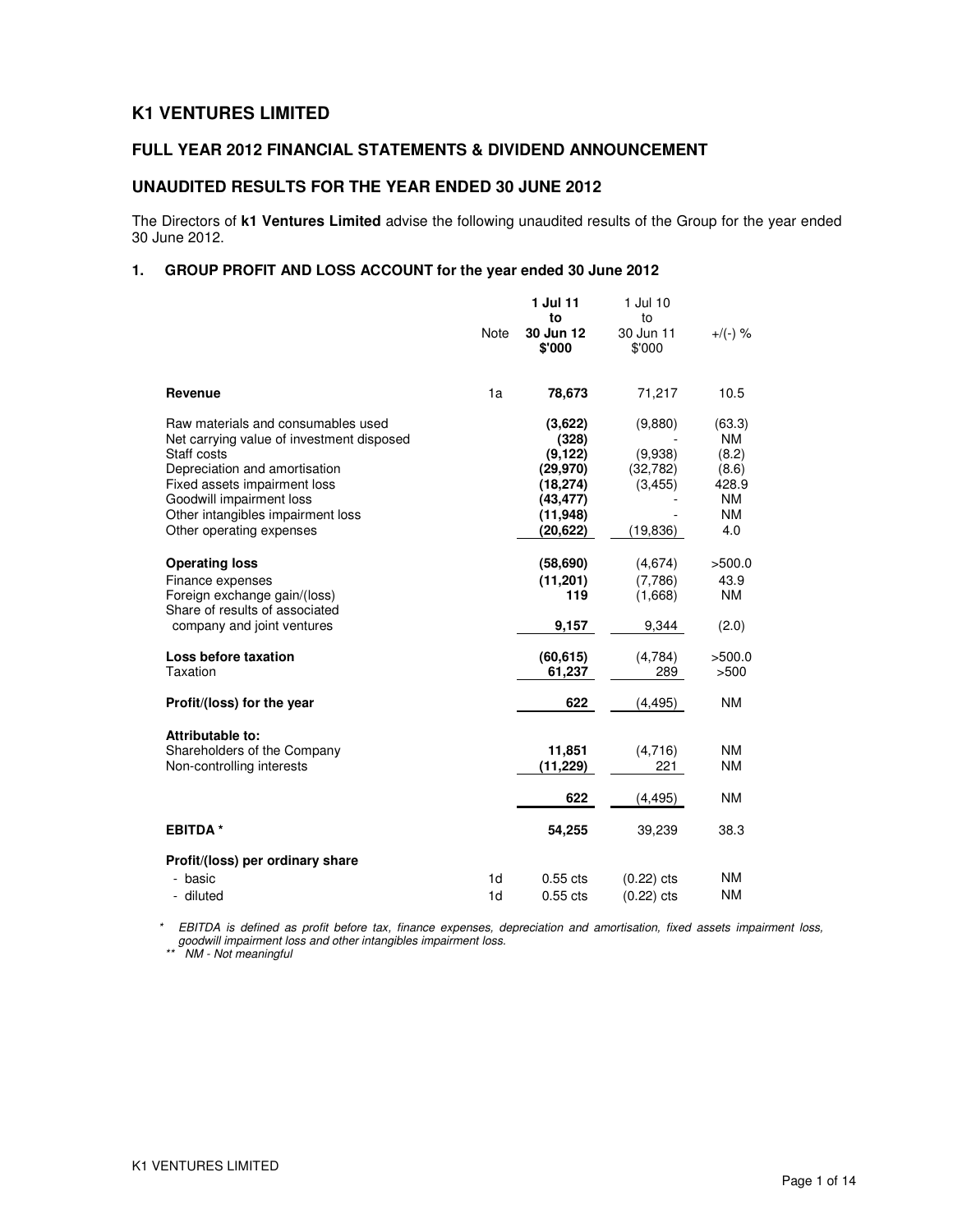### **NOTES TO GROUP PROFIT AND LOSS ACCOUNT**

1a. Breakdown of revenue

|                                     | 1 Jul 11<br>to<br>30 Jun 12<br>\$'000 | 1 Jul 10<br>to<br>30 Jun 11<br>\$'000 | $+/(-)$<br>$\%$ |
|-------------------------------------|---------------------------------------|---------------------------------------|-----------------|
| Revenue from transportation leasing | 47,952                                | 56,493                                | (15.1)          |
| Proceeds from sale of investments   | 10,929                                | 2.507                                 | 335.9           |
| Investment income                   | 10,619                                | 498                                   | >500            |
| Interest income from:               |                                       |                                       |                 |
| - Related parties                   | 14                                    | 304                                   | (95.4)          |
| - Others                            | 36                                    | 220                                   | (83.6)          |
| Others                              | 9,123                                 | 11,195                                | (18.5)          |
|                                     | 78,673                                | 71,217                                | 10.5            |

1b. Pre-tax loss of the Group is arrived at after crediting/(charging) the following:

| 1 Jul 11<br>to<br>30 Jun 12<br>\$'000 | 1 Jul 10<br>to<br>30 Jun 11<br>\$'000 | $+$ /(-)<br>$\frac{1}{6}$ |
|---------------------------------------|---------------------------------------|---------------------------|
| 5,237                                 | 6,968                                 | (24.8)                    |
| 10,601                                | 2,507                                 | 322.9                     |
| 10                                    | (105)                                 | <b>NM</b>                 |
| (18,274)                              | (3.455)                               | 428.9                     |
| (43,477)                              |                                       | <b>NM</b>                 |
| (11, 948)                             |                                       | <b>NM</b>                 |
|                                       |                                       |                           |

# Impairment loss related to write-down of locomotives, goodwill and other intangibles under the Group's transportation leasing segment

- 1c. Group tax expenses in the current year included an adjustment of \$44.3 million for the write-back of prior years' provision. Please refer to para 3c.
- 1d. Profit/(loss) per ordinary share

|                                                                                                              | <b>GROUP</b> |              |               |
|--------------------------------------------------------------------------------------------------------------|--------------|--------------|---------------|
|                                                                                                              | 1 Jul 11     | 1 Jul 10     | $+$ /(-)      |
|                                                                                                              | to           | to           | $\frac{9}{6}$ |
|                                                                                                              | 30 Jun 12    | 30 Jun 11    |               |
| Profit/ (loss) per ordinary share of the Group based on<br>net profit/ (loss) attributable to shareholders:- |              |              |               |
| Based on weighted average number of shares<br>(i)                                                            | $0.55$ cts   | $(0.22)$ cts | <b>NM</b>     |
| - Weighted average number of shares ('000)                                                                   | 2,165,618    | 2,165,618    |               |
| On a fully diluted basis<br>(ii)                                                                             | $0.55$ cts   | $(0.22)$ cts | <b>NM</b>     |
| - Adjusted weighted average number of shares                                                                 |              |              |               |
| ('000)                                                                                                       | 2,165,618    | 2,165,618    |               |

1e. There was no extraordinary item during the year.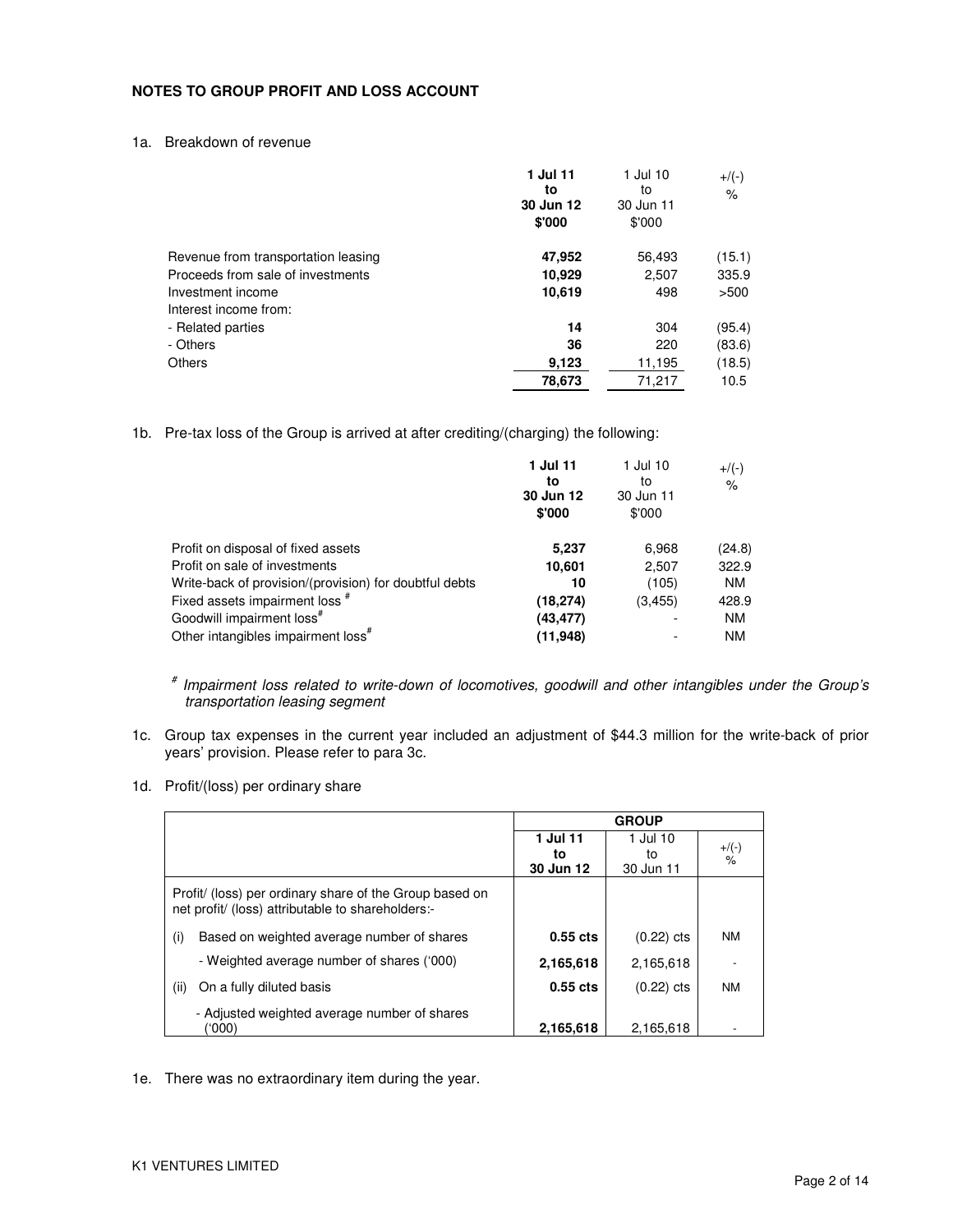# 1f. Breakdown of revenue and operating profit/(loss)

|                                                         | <b>GROUP</b> |           |          |
|---------------------------------------------------------|--------------|-----------|----------|
|                                                         | 1 Jul 11     | 1 Jul 10  | $+$ /(-) |
|                                                         | to           | to        | $\%$     |
|                                                         | 30 Jun 12    | 30 Jun 11 |          |
| <b>First half</b>                                       |              |           |          |
| Revenue reported for first half year                    | 33,040       | 32.562    | 1.5      |
|                                                         |              |           |          |
| Operating profit/(loss) after tax before deducting non- | 41,934       | (2,347)   | NM       |
| controlling interests reported for first half year      |              |           |          |
|                                                         |              |           |          |
| Second half                                             |              |           |          |
| Revenue reported for second half year                   | 45,633       | 38.655    | 18.1     |
|                                                         |              |           |          |
| Operating loss after tax before deducting non-          | (41, 312)    | (2, 148)  | >500.0   |
| controlling interests reported for second half year     |              |           |          |
|                                                         |              |           |          |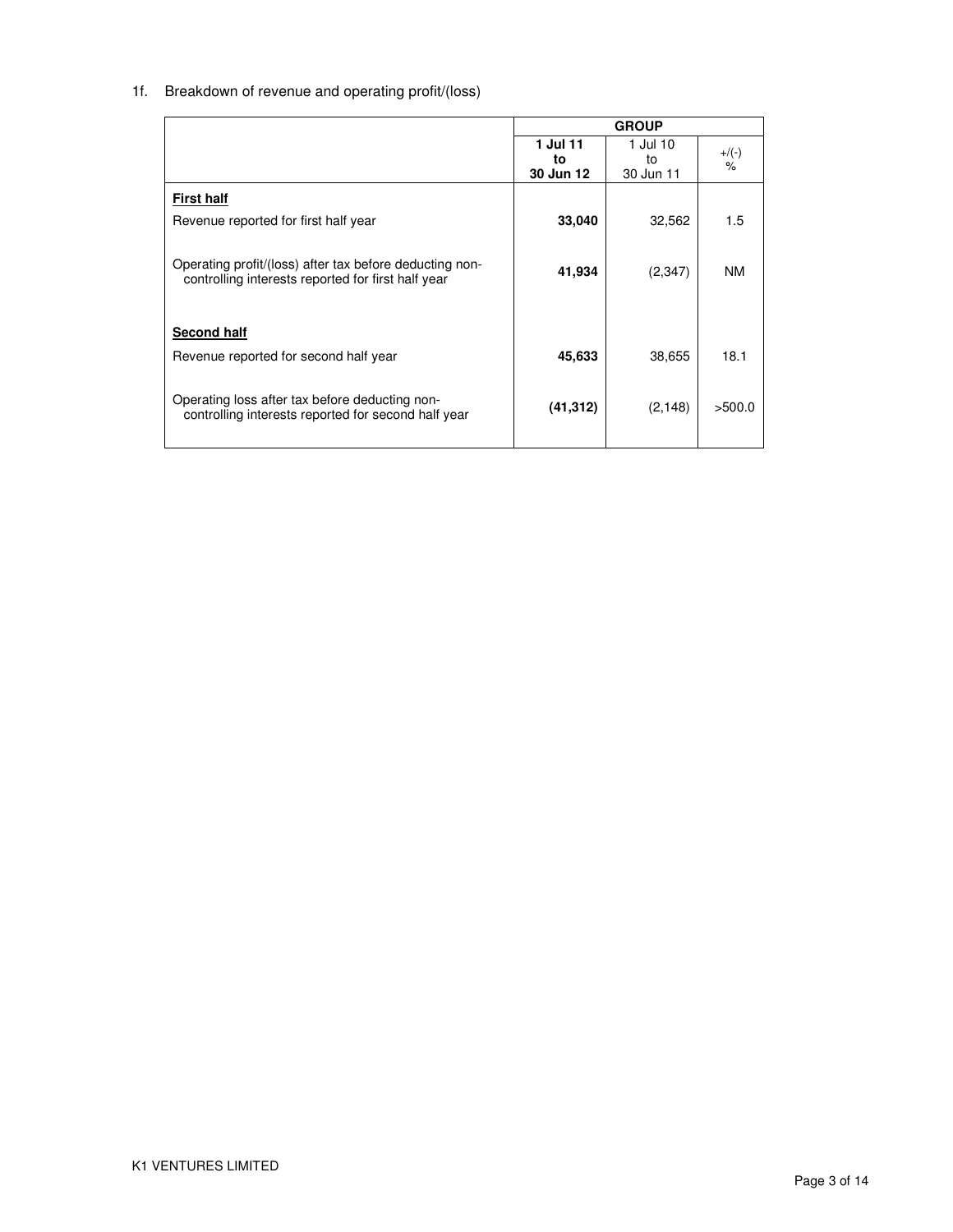# **2. CONSOLIDATED STATEMENT OF COMPREHENSIVE INCOME for the year ended 30 June 2012**

|                                                                                                          | 1 Jul 11<br>to<br>30 Jun 12<br>\$'000 | 1 Jul 10<br>to<br>30 Jun 11<br>\$'000 | $+/(-)$<br>$\%$ |
|----------------------------------------------------------------------------------------------------------|---------------------------------------|---------------------------------------|-----------------|
| Profit/(loss) for the year                                                                               | 622                                   | (4, 495)                              | <b>NM</b>       |
| Fair value changes on available-for-sale investments                                                     | (10, 253)                             | 9,899                                 | <b>NM</b>       |
| Fair value gain/(loss) on available-for-sale assets realised<br>& transferred to profit and loss account | 89                                    | (1, 913)                              | <b>NM</b>       |
| Exchange differences arising on consolidation                                                            | 10,511                                | (38, 293)                             | <b>NM</b>       |
| Share of other comprehensive (expense)/income                                                            | (480)                                 | 208                                   | <b>NM</b>       |
| Other comprehensive expense for the year                                                                 | (133)                                 | (30,099)                              | (99.6)          |
| Total comprehensive income / (expense) for the year                                                      | 489                                   | (34, 594)                             | <b>NM</b>       |
| Attributable to:                                                                                         |                                       |                                       |                 |
| Shareholders of the Company                                                                              | 10,579                                | (28, 931)                             | <b>NM</b>       |
| Non-controlling interests                                                                                | (10,090)                              | (5,663)                               | 78.2            |
|                                                                                                          | 489                                   | (34, 594)                             | <b>NM</b>       |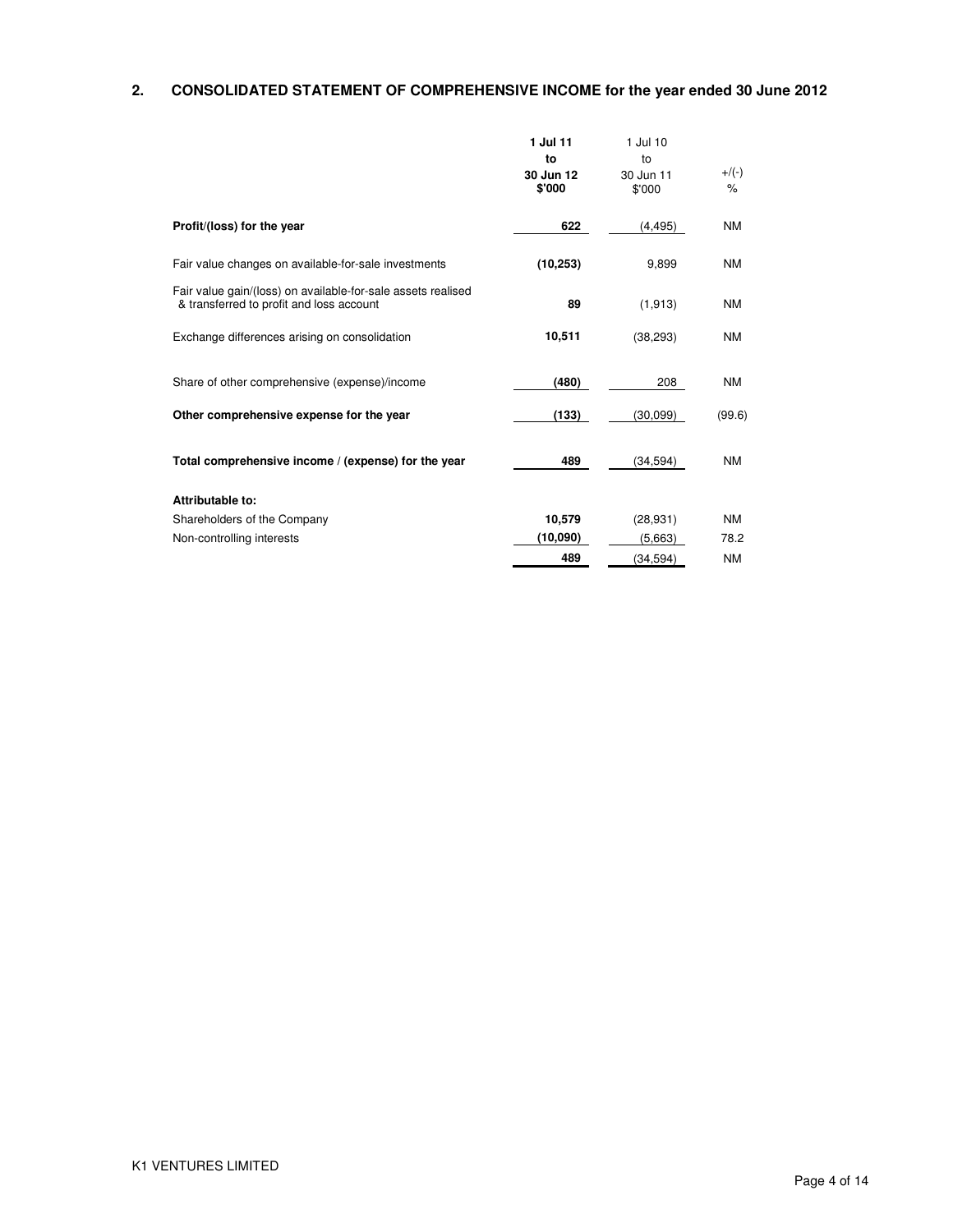## **3. BALANCE SHEETS as at 30 June 2012**

|                                                             | Group     |           | Company   |           |
|-------------------------------------------------------------|-----------|-----------|-----------|-----------|
|                                                             | As at     | As at     | As at     | As at     |
|                                                             | 30 Jun 12 | 30 Jun 11 | 30 Jun 12 | 30 Jun 11 |
|                                                             | \$'000    | \$'000    | \$'000    | \$'000    |
| <b>Share capital</b>                                        | 196,439   | 196,439   | 196,439   | 196,439   |
| <b>Reserves</b>                                             | 142,273   | 142,522   | 118,707   | 87,767    |
| Share capital & reserves                                    | 338,712   | 338,961   | 315,146   | 284,206   |
| <b>Non-controlling interests</b>                            | 31,233    | 41,323    |           |           |
| Capital employed                                            | 369,945   | 380,284   | 315,146   | 284,206   |
| <b>Represented by:</b>                                      |           |           |           |           |
| <b>Fixed assets</b>                                         | 184,830   | 212,890   |           |           |
| <b>Subsidiaries</b>                                         |           |           | 295,685   | 295,685   |
| Associated company and joint ventures                       | 63,198    | 52,639    |           |           |
| <b>Investments</b>                                          | 197,279   | 207,412   | 17,960    | 17,064    |
| Other assets                                                | 5,932     | 6,925     |           |           |
| Intangibles                                                 | 115,895   | 168,274   |           |           |
|                                                             | 567,134   | 648,140   | 313,645   | 312,749   |
| <b>Current assets</b><br><b>Stocks</b><br>Amounts due from: | 10,120    | 2,372     |           |           |
| - subsidiaries                                              |           |           | 9         | 6         |
| Debtors                                                     | 5,974     | 7,083     | 22        | 24        |
| Deposits, bank balances & cash                              | 41,446    | 40,093    | 2,868     | 17,665    |
|                                                             | 57,540    | 49,548    | 2,899     | 17,695    |
| <b>Current liabilities</b>                                  |           |           |           |           |
| Creditors                                                   | 9,882     | 6,233     | 780       | 34,650    |
| Amounts due to:                                             |           |           |           |           |
| - subsidiaries                                              |           |           | 588       | 910       |
| - associated company and joint ventures                     | 258       | 341       |           |           |
| Term Ioans                                                  | 1,518     | 1,474     |           |           |
| Provision for taxation                                      | 3,683     | 46,467    |           | 2,055     |
|                                                             | 15,341    | 54,515    | 1,368     | 37,615    |
| Net current assets/(liabilities)                            | 42,199    | (4,967)   | 1,531     | (19,920)  |
|                                                             |           |           |           |           |
| <b>Non-current liabilities</b>                              |           |           |           |           |
| Term loans                                                  | 148,396   | 145,565   |           |           |
| Deferred liabilities                                        | 715       | 601       |           |           |
| Deferred taxation                                           | 90,277    | 116,723   | 30        | 8,623     |
|                                                             | 239,388   | 262,889   | 30        | 8,623     |
| <b>Net assets</b>                                           | 369,945   | 380,284   | 315,146   | 284,206   |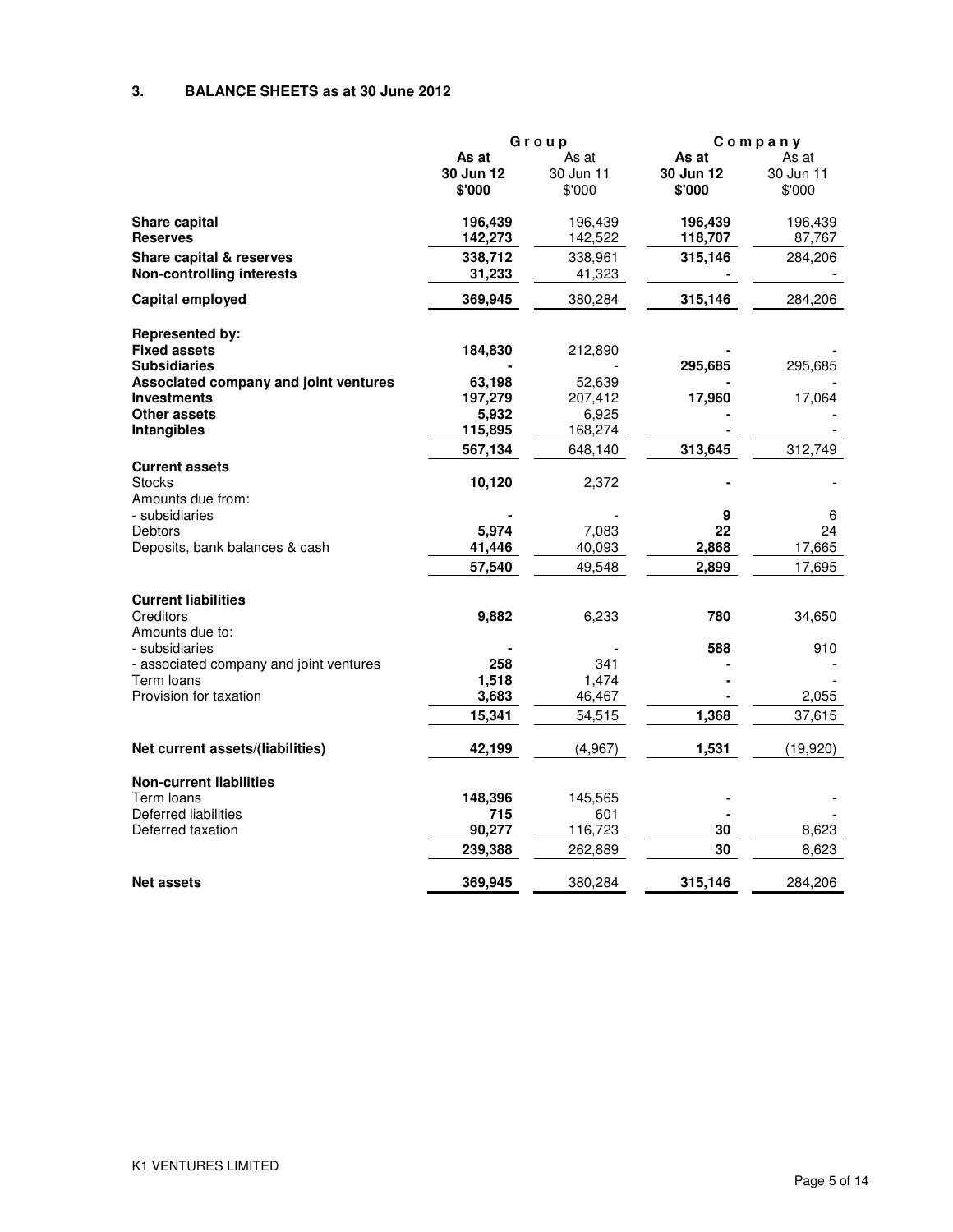#### **NOTES TO BALANCE SHEETS**

#### 3a. Group's borrowings and debt securities

(i) Amount repayable in one year or less, or on demand

| As at 30 Jun 12 |                  | As at 30 Jun 11 |           |  |
|-----------------|------------------|-----------------|-----------|--|
| <b>Secured</b>  | <b>Unsecured</b> | Secured         | Unsecured |  |
| \$'000          | \$'000           | \$'000          | \$'000    |  |
| 1.518           |                  | .474            | -         |  |

#### (ii) Amount repayable after one year

| As at 30 Jun 12 |                  | As at 30 Jun 11      |        |  |
|-----------------|------------------|----------------------|--------|--|
| <b>Secured</b>  | <b>Unsecured</b> | Secured<br>Unsecured |        |  |
| \$'000          | \$'000           | \$'000               | \$'000 |  |
| 148,396         |                  | 145,565              | -      |  |

#### (iii) Details of any collateral

The term loans pertain to debt financing taken up by Helm and are pledged against the assets of Helm. The net book value of the fixed assets and other assets pledged to financial institutions amounted to \$291 million (June 2011: \$311 million).

#### 3b. Net asset value

|                                                  | <b>GROUP</b>   |                   |           | <b>COMPANY</b> |           |           |
|--------------------------------------------------|----------------|-------------------|-----------|----------------|-----------|-----------|
|                                                  | As at<br>As at |                   |           | As at          | As at     |           |
|                                                  | 30 Jun 12      | 30 Jun 11         | $+$ /(-)% | 30 Jun 12      | 30 Jun 11 | $+/(-)$ % |
| Net asset value<br>per ordinary share #          | \$0.16         | \$0.16<br>$\cdot$ |           | \$0.15         | \$0.13    | 15.4      |
| Net tangible asset value<br>per ordinary share # | \$0.11         | \$0.09            | 22.2      | \$0.15         | \$0.13    | 15.4      |

# Based on issued share capital of 2,165,618,003 ordinary shares as at the end of the financial year (30 June 2011: 2,165,618,003).

#### 3c. Balance sheet review

 Group shareholders' funds decreased from \$339.0 million at 30 June 2011 to \$338.7 million at 30 June 2012. The principal movements in shareholders' funds were due to a dividend distribution to shareholders of \$10.8 million in November 2011 offset by net profit for the year of \$11.9 million. The profit for the year ended 30 June 2012 was primarily the result of a write-back of prior years' tax provision of \$44.3 million and revenues from investment activities of \$21.6 million offset by an impairment loss on goodwill and other intangibles of \$55.4 million and a fixed assets impairment loss of \$18.3 million associated with the write-down of rail equipment available for lease at Helm. A downward revaluation of the Group's investment in McMoRan Exploration Co. ("MMR") was reduced by an unrealized currency translation gain resulting from the strengthening of the US dollar in the amount of \$9.3 million.

Group total assets of \$624.7 million at 30 June 2012 were \$73.0 million less than at 30 June 2011. The decrease in total assets was mainly due to the above-mentioned goodwill impairment and fixed assets impairment loss, the dividend distribution to shareholders, and the downward revaluation of the Group's investment in MMR. The fixed asset impairment loss was attributable to the continued weakness in the six-axle locomotive leasing market which resulted in the rail assets remaining idle over an extended period. Impairment of goodwill on Helm resulted from a decline in enterprise value, which is in conformity with the value provided by an independent third party as part of Helm's annual impairment review.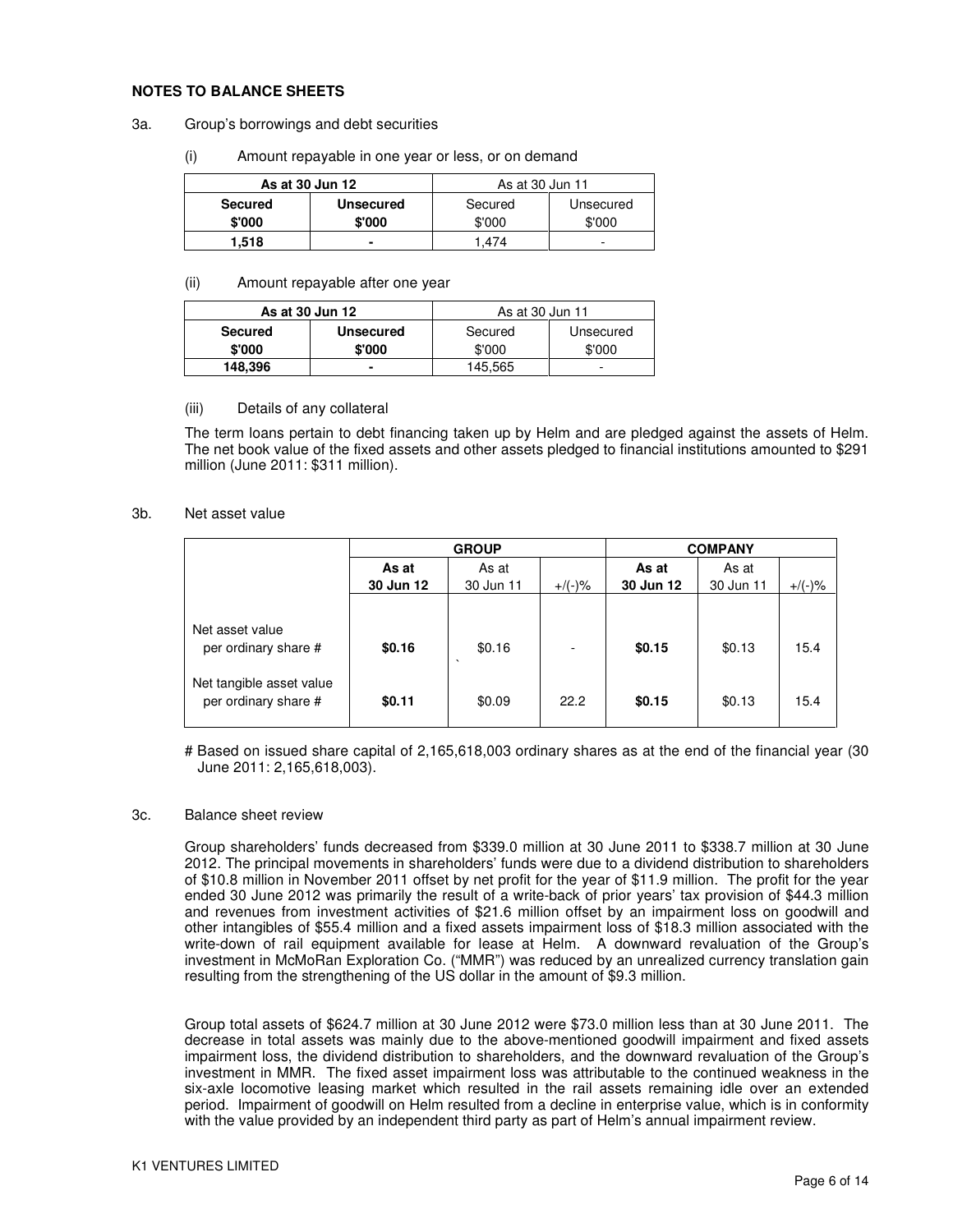In prior years, the Group recorded cash distributions received from Knowledge Universe Holdings LLC ("KUH"), as a reduction to the investment's carrying cost. During the year ended June 30, 2012, the Group received \$9.9 million in distributions from KUH which exceeded the reduced carrying cost of the investment of \$5.9 million at 30, June 2011, and has accounted for these distributions as income in the current year. The carrying value of the KUH investment remains unchanged from the prior year end.

Group total liabilities of \$254.7 million at 30 June 2012 were \$62.7 million lower than the previous year end principally due a decrease in provision for taxation and deferred taxation. This includes the writeback of prior years' provisions of \$44.3 million. After reviewing the tax affairs of the Group, the management is of the view that it is appropriate to write-back the tax provision as it is no longer required.

#### **4. STATEMENTS OF CHANGES IN EQUITY for the year ended 30 June 2012**

#### 4a. Group Statement of Changes in Equity

|                                                                  | Attributable to equity holders of the Company |           |                    |                          |                 |             |           |
|------------------------------------------------------------------|-----------------------------------------------|-----------|--------------------|--------------------------|-----------------|-------------|-----------|
|                                                                  |                                               |           | Foreign            |                          |                 |             |           |
|                                                                  |                                               |           | Exchange           |                          | <b>Share</b>    | Non-        |           |
|                                                                  | <b>Share</b>                                  | Capital   | <b>Translation</b> | Revenue                  | Capital &       | controlling | Capital   |
|                                                                  | Capital                                       | Reserves  | Account            | Reserves                 | <b>Reserves</b> | Interests   | Employed  |
|                                                                  | \$'000                                        | \$'000    | \$'000             | \$'000                   | \$'000          | \$'000      | \$'000    |
| 2012                                                             |                                               |           |                    |                          |                 |             |           |
| As at 1 July 2011                                                | 196,439                                       | 19,421    | (81, 726)          | 204,827                  | 338,961         | 41,323      | 380,284   |
| Total comprehensive (expense)/                                   |                                               |           |                    |                          |                 |             |           |
| income for the year                                              |                                               |           |                    |                          |                 |             |           |
| Profit/(loss) for the year                                       |                                               |           |                    | 11,851                   | 11,851          | (11, 229)   | 622       |
| Other comprehensive (expense)/income                             |                                               | (10, 548) | 9,276              |                          | (1, 272)        | 1,139       | (133)     |
| Total comprehensive (expense)/                                   |                                               |           |                    |                          |                 |             |           |
| income for the year                                              | ٠                                             | (10, 548) | 9,276              | 11,851                   | 10,579          | (10,090)    | 489       |
| Transactions with equity holders,<br>recorded directly in equity |                                               |           |                    |                          |                 |             |           |
| Dividend paid                                                    |                                               |           |                    | (10, 828)                | (10, 828)       |             | (10, 828) |
|                                                                  |                                               |           |                    |                          |                 |             |           |
| As at 30 June 2012                                               | 196,439                                       | 8,873     | (72, 450)          | 205,850                  | 338,712         | 31,233      | 369,945   |
| 2011                                                             |                                               |           |                    |                          |                 |             |           |
| As at 1 July 2010                                                | 196,439                                       | 11,268    | (49, 358)          | 220,371                  | 378,720         | 46,986      | 425,706   |
| Total comprehensive income/<br>(expense) for the year            |                                               |           |                    |                          |                 |             |           |
| (Loss)/profit for the year                                       |                                               |           |                    | (4,716)                  | (4,716)         | 221         | (4, 495)  |
| Other comprehensive income/(expense)                             |                                               | 8,153     | (32, 368)          | $\overline{\phantom{m}}$ | (24, 215)       | (5,884)     | (30,099)  |
| Total comprehensive income/                                      |                                               |           |                    |                          |                 |             |           |
| (expense) for the year                                           | $\overline{\phantom{a}}$                      | 8,153     | (32, 368)          | (4,716)                  | (28, 931)       | (5,663)     | (34, 594) |
| Transactions with equity holders,<br>recorded directly in equity |                                               |           |                    |                          |                 |             |           |
| Dividend paid                                                    |                                               |           |                    | (10, 828)                | (10, 828)       |             | (10, 828) |
| As at 30 June 2011                                               | 196,439                                       | 19,421    | (81, 726)          | 204,827                  | 338,961         | 41,323      | 380,284   |

Details of other comprehensive income / (expense) have been included in the consolidated statement of comprehensive income.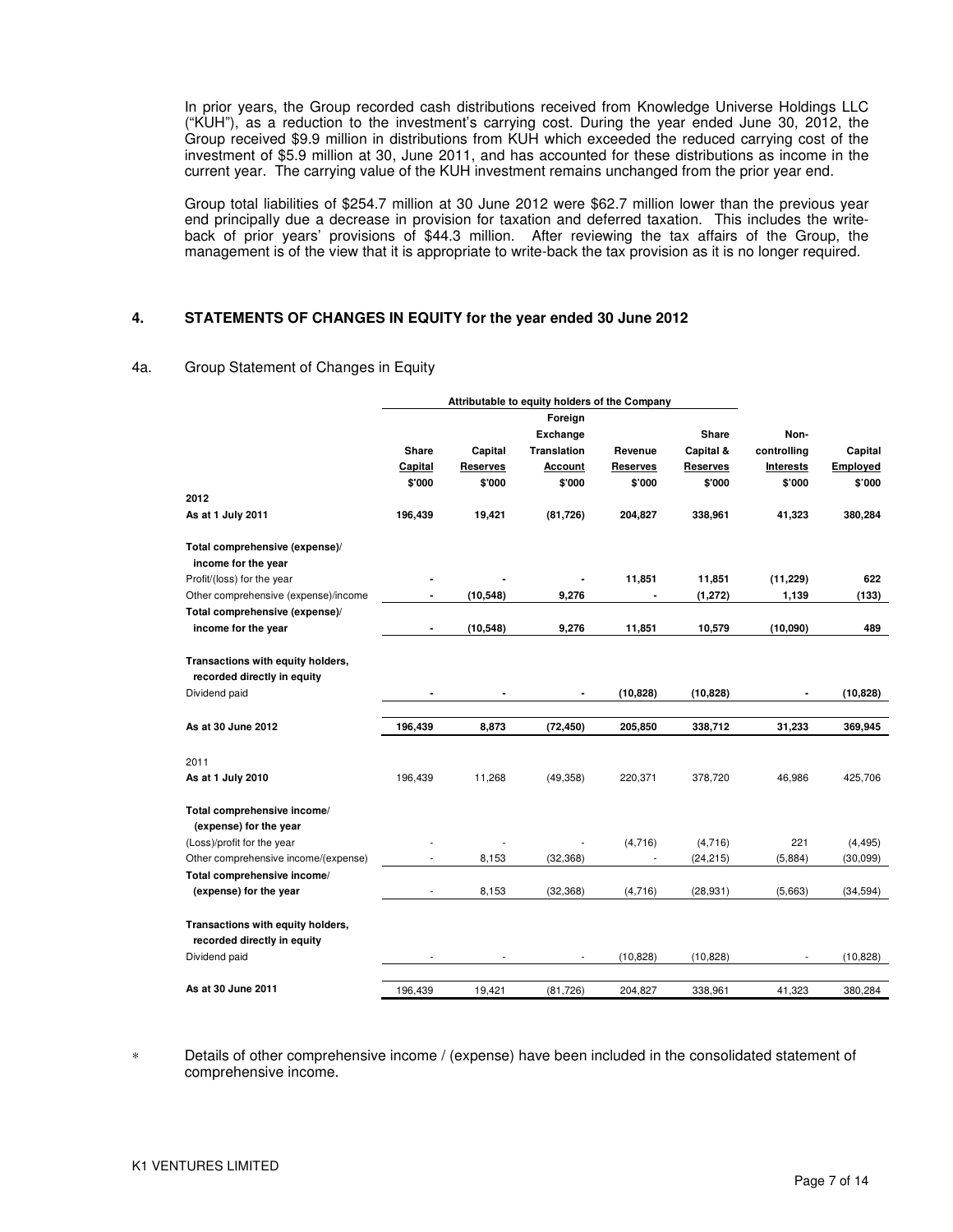## 4b. Company Statement of Changes in Equity

|                                          | Share   | Capital         | Revenue         |           |
|------------------------------------------|---------|-----------------|-----------------|-----------|
|                                          | Capital | <b>Reserves</b> | <b>Reserves</b> | Total     |
|                                          | \$'000  | \$'000          | \$'000          | \$'000    |
| 2012                                     |         |                 |                 |           |
| As at 1 July 2011                        | 196,439 | (1,590)         | 89,357          | 284,206   |
| Total comprehensive income for the year  |         |                 |                 |           |
| Profit for the year                      |         |                 | 40,473          | 40,473    |
| Other comprehensive income               |         | 1,295           |                 | 1,295     |
| Total comprehensive income for the year  |         | 1,295           | 40,473          | 41,768    |
| Transactions with equity holders,        |         |                 |                 |           |
| recorded directly in equity              |         |                 |                 |           |
| Dividend paid                            | ٠       |                 | (10, 828)       | (10, 828) |
|                                          |         |                 |                 |           |
| As at 30 June 2012                       | 196,439 | (295)           | 119,002         | 315,146   |
|                                          |         |                 |                 |           |
| 2011                                     |         |                 |                 |           |
| As at 1 July 2010                        | 196,439 | 1,195           | 105,300         | 302,934   |
| Total comprehensive expense for the year |         |                 |                 |           |
| Loss for the year                        |         |                 | (5, 115)        | (5, 115)  |
| Other comprehensive expense              |         | (2,785)         |                 | (2,785)   |
| Total comprehensive expense for the year | ٠       | (2,785)         | (5, 115)        | (7,900)   |
| Transactions with equity holders,        |         |                 |                 |           |
| recorded directly in equity              |         |                 |                 |           |
| Dividend paid                            |         |                 | (10, 828)       | (10, 828) |
| As at 30 June 2011                       | 196,439 | (1,590)         | 89,357          | 284,206   |
|                                          |         |                 |                 |           |

#### 4c. Share capital

Since 31 March 2012, there was no issue of ordinary shares by the Company. As at 30 June 2012, there were no unexercised options for unissued ordinary shares (30 June 2011: nil) under the k1 Ventures Share Option Scheme 2000.

The issued share capital of the Company as at 30 June 2012 was 2,165,618,003 ordinary shares (30 June 2011: 2,165,618,003 ordinary shares).

As at 30 June 2012, the Company was not holding any treasury shares (30 June 2011: nil).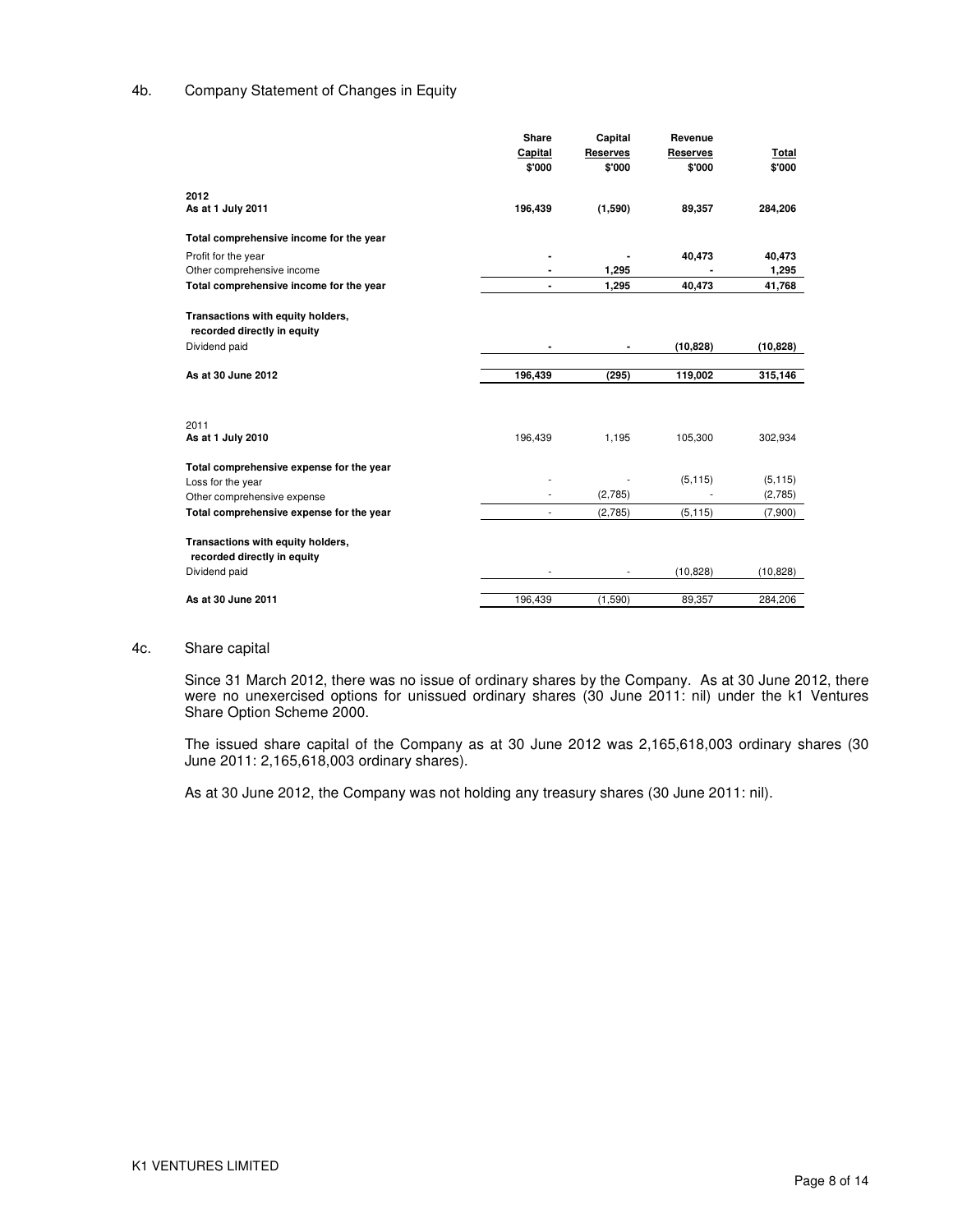## **5. CONSOLIDATED STATEMENT OF CASH FLOWS for the year ended 30 June 2012**

|                                                                    |      | 1 Jul 11  | 1 Jul 10   |
|--------------------------------------------------------------------|------|-----------|------------|
|                                                                    | Note | to        | to         |
|                                                                    |      | 30 Jun 12 | 30 Jun 11  |
|                                                                    |      | \$'000    | \$'000     |
| <b>CASH FLOWS FROM OPERATING ACTIVITIES</b>                        |      |           |            |
| Operating loss                                                     |      | (58, 690) | (4,674)    |
|                                                                    |      |           |            |
| Adjustments:                                                       |      |           |            |
| Depreciation and amortisation                                      |      | 29,970    | 32,782     |
| Fixed assets impairment loss                                       |      | 18,274    | 3,455      |
| Goodwill impairment loss                                           |      | 43,477    |            |
| Other intangibles impairment loss                                  |      | 11,948    |            |
| Accretion of interest income on held to maturity financial assets  |      | (1,773)   | (66)       |
| Profit on disposal of fixed assets                                 |      | (5,237)   | (6,968)    |
| Profit on sale of investments                                      |      | (10,601)  | (2,507)    |
| Cash flow from operations before changes in working capital        |      | 27,368    | 22,022     |
| Working capital changes:                                           |      |           |            |
| <b>Stocks</b>                                                      |      | 1,651     | 7,449      |
| Debtors                                                            |      | 1,184     | (1,360)    |
|                                                                    |      |           |            |
| Creditors                                                          |      | 4,048     | 687        |
| Translation of foreign subsidiaries and others                     |      | 670       | (8, 254)   |
|                                                                    |      | 34,291    | 20,544     |
| Interest paid                                                      |      | (9,884)   | (5,908)    |
| Income taxes paid                                                  |      | (6, 170)  | (14,004)   |
| Net cash from operating activities                                 |      | 18,867    | 632        |
|                                                                    |      |           |            |
| <b>CASH FLOWS FROM INVESTING ACTIVITIES</b>                        |      |           |            |
|                                                                    |      |           |            |
| Purchase of fixed assets                                           |      | (39, 453) | (10, 967)  |
| Proceeds from disposal of fixed assets                             |      | 23,398    | 29,119     |
| Proceeds from distributions from associated                        |      |           |            |
| company and joint venture                                          |      |           | 4,019      |
| Net proceeds from disposal and capital distribution of investments |      | 11,007    | 42,412     |
| Purchase of investment                                             |      | (219)     | (122,841)  |
| Net cash used in investing activities                              |      | (5, 267)  | (58, 258)  |
|                                                                    |      |           |            |
| <b>CASH FLOWS FROM FINANCING ACTIVITIES</b>                        |      |           |            |
|                                                                    |      |           |            |
| Proceeds from term loans                                           |      |           | 147,408    |
| Payment of debt issuance costs                                     |      |           | (6,667)    |
| Repayment of term loans                                            |      | (1,538)   | (194, 768) |
| Dividend paid to shareholders of the Company                       |      | (10, 828) | (10, 828)  |
| Net cash used in financing activities                              |      | (12, 366) | (64, 855)  |
|                                                                    |      |           |            |
| Net increase/(decrease) in cash and cash equivalents               |      | 1,234     | (122, 481) |
|                                                                    |      |           |            |
| Cash and cash equivalents as at beginning of year                  |      | 40,093    | 164,242    |
| Effects of exchange rate changes on cash and cash equivalents      |      | 119       | (1,668)    |
| Cash and cash equivalents at end of year                           | 5a   | 41.446    | 40,093     |

## **NOTES TO CONSOLIDATED STATEMENT OF CASH FLOWS**

5a. Deposits, bank balances and cash

|                                  | As at               | As at               |
|----------------------------------|---------------------|---------------------|
|                                  | 30 Jun 12<br>\$'000 | 30 Jun 11<br>\$'000 |
| Bank balances, deposits and cash | 39,955              | 26,622              |
| Deposits with related parties    | 1.491               | 13.471              |
| Cash and cash equivalents        | 41.446              | 40,093              |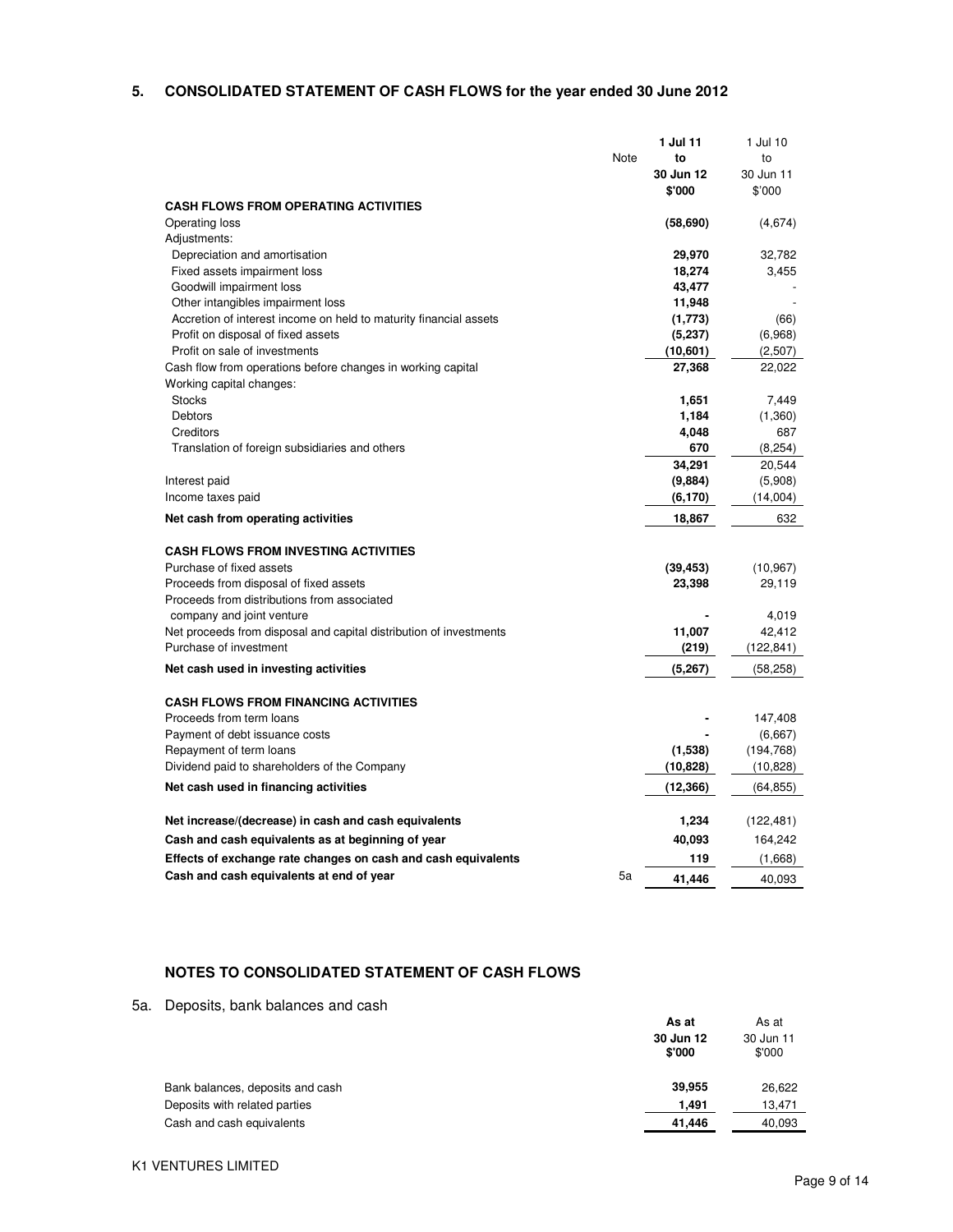## **6. AUDIT**

The financial statements have not been audited nor reviewed by the Company's auditors.

## **7. AUDITORS' REPORT**

Not applicable

### **8. ACCOUNTING POLICIES**

Except as disclosed in paragraph 9 below, the Group has applied the same accounting policies and methods of computation in the financial statements for the current financial period compared with those of the audited financial statements as at 30 June 2011.

## **9. CHANGES IN THE ACCOUNTING POLICIES**

The Group adopted the new/revised FRS and Interpretations of FRS ("INT FRS") that are effective for annual periods beginning on or after 1 July 2011. Changes to the Group's accounting policies have been made as required, in accordance with the transitional provisions in the respective FRS and INT FRS.

The following is the new or amended FRS that is relevant to the Group:

| FRS 24 (Revised)                     | <b>Related Party Disclosures</b> |
|--------------------------------------|----------------------------------|
| Amendments to FRS 107 Disclosures    | Transfers of Financial Assets    |
| Improvements to FRS (issued in 2010) |                                  |

The adoption of the above FRS did not result in any substantial change to the Group's accounting policies nor any significant impact on the financial statements.

### **10. REVIEW OF GROUP PERFORMANCE**

Group revenue of \$78.7 million for the year ended 30 June 2012 was \$7.5 million above the prior year due to an increase in revenue from investments offset in part by a decrease in revenue from transportation leasing related activities. Revenue from investment activities increased \$18.2 million mainly due to investment income of \$10.6 million and \$9.9 million from the Group's investments in Guggenheim and KUH respectively (see Note 3c). Revenue from transportation leasing related activities of \$57.1 million was \$10.7 million lower than the prior year due to railcar end of lease earnings received in the prior year and lower net gains from equipment & parts sales in the current year.

Group operating loss was \$58.7 million for the year ended 30 June 2012 compared to a loss of \$4.7 million in the prior year, and at the pre-tax level Group loss was \$60.6 million for the year compared to a loss of \$4.8 million in the prior year. The decline in pre-tax results was driven by the impairment of goodwill and other intangibles of \$55.4 million on Helm, the fixed assets impairment loss of \$18.3 million, and a decrease in revenue from transportation related activities offset in part by an increase in revenue from investments. Group EBITDA of \$54.3 million increased by 38.3% compared to the prior year.

Finance expenses increased by \$3.4 million resulting from an increase in borrowing costs related to Helm. Group foreign exchange gain of \$119,000 was the result of the strengthening of the US dollar during the period.

During the current year, there was a write-back of Group tax provision of \$44.3 million. The Group's tax credit also included \$11.4 million related to the fixed assets impairment loss and other intangible impairment loss. After taking into account the tax credit and non-controlling interests, net profit attributable to shareholders was \$11.9 million for the year ended 30 June 2012 compared to a loss of \$4.7 million in the previous year. Profit per share was 0.55 cents.

In the opinion of the Directors, no factor has arisen between 30 June 2012 and the date of this report which would materially affect the results of the Group and the Company for the period just ended.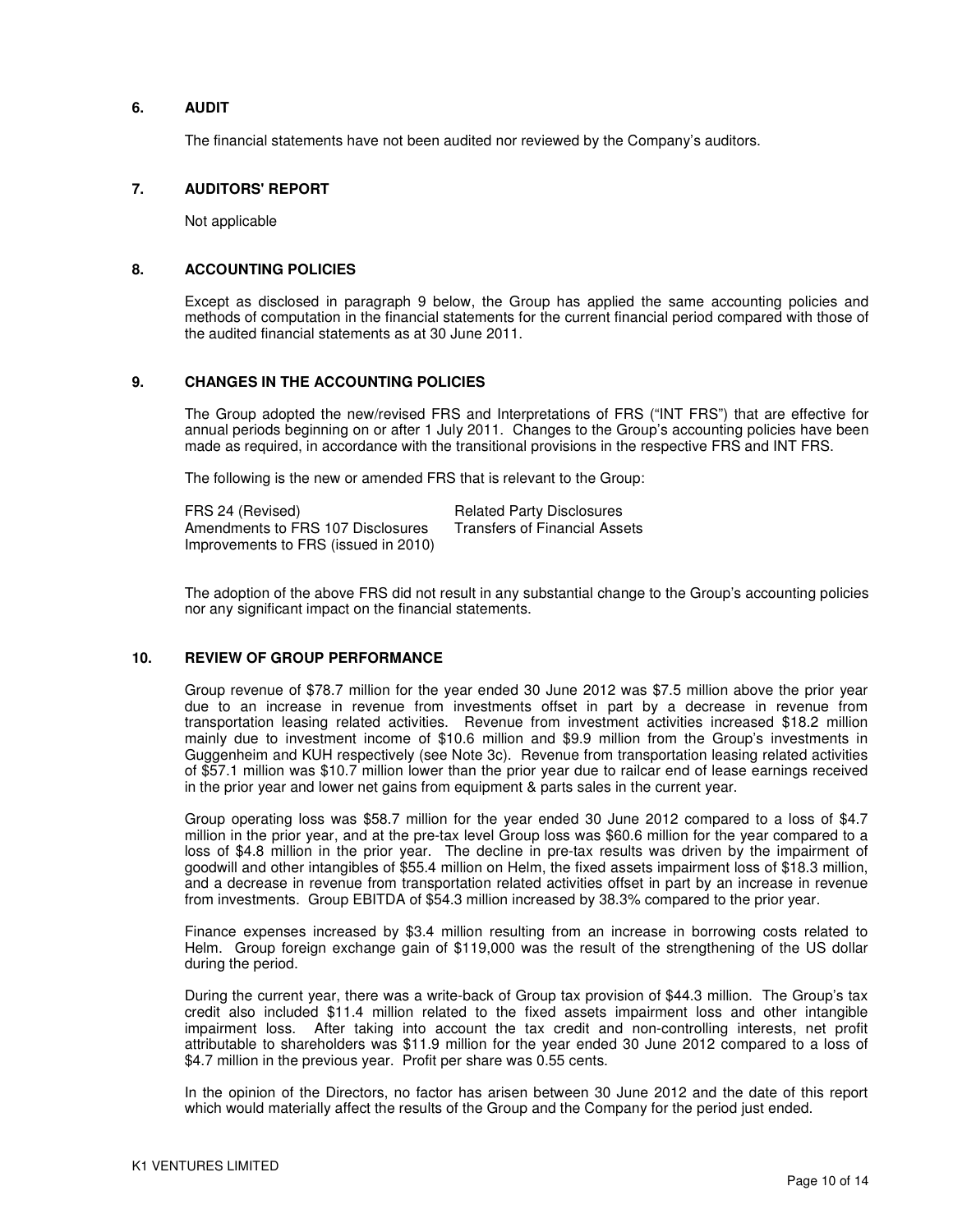### **11. VARIANCE FROM FORECAST STATEMENT**

No forecast for the full year ended 30 June 2012 was previously provided.

## **12. PROSPECTS**

The Group's operating subsidiary, Helm Holding Corporation, is expected to be impacted by continued economic volatility in US markets. The continued weakness in the six-axle locomotive leasing market, which is not expected to change in the near future, has decreased the overall demand for Helm's group of equipment. Helm remains focused on overall fleet management, including the possible disposition of substantially all of the off lease six axle fleet of locomotives.

The Board has determined, after careful consideration, that due to difficulty in accessing additional capital in the market without being dilutive to shareholders, which would not be in the interest of the Company, the Company will not be making any new investments, but will focus its efforts on managing the current portfolio of assets of the Company and, at the appropriate time, realising such assets. The Board believes that this is the best course of action in the current circumstances, and will enable the Company to maximise value from the proceeds from any realisation of assets and to return the same to shareholders as appropriate.

#### **13. DIVIDEND**

#### 13a. Current Financial Period Reported On

Any dividend recommended for the current financial period reported on? Yes

The Board of Directors is pleased to recommend a tax exempt one-tier final dividend of 0.5 cents per share, in respect of the financial year ended 30 June 2012 for approval by shareholders at the next Annual General Meeting to be convened.

13b. Corresponding Period of the Immediately Preceding Financial Year

For the preceding financial year, a tax exempt one-tier final dividend of 0.5 cents per share in respect of the financial year ended 30 June 2011 was paid on 16 November 2011.

#### 13c. Date Payable

The proposed final dividend, if approved at the Annual General Meeting to be held on 24 October 2012, will be paid on 14 November 2012.

#### 13d. Books Closure Date

Notice is hereby given that, the Share Transfer Books and Register of Members of the Company will be closed on 3 November 2012 for the preparation of dividend warrants. Duly completed transfers in respect of ordinary shares in the capital of the Company ("Shares") received by the Company's Registrar, B.A.C.S. Private Limited, at 63 Cantonment Road, Singapore 089758 up to 5.00 p.m. on 2 November 2012 will be registered to determine shareholders' entitlement to the proposed final dividend. Members whose Securities Accounts with The Central Depository (Pte) Limited are credited with Shares at 5.00 p.m. on 2 November 2012 will be entitled to the proposed final dividend.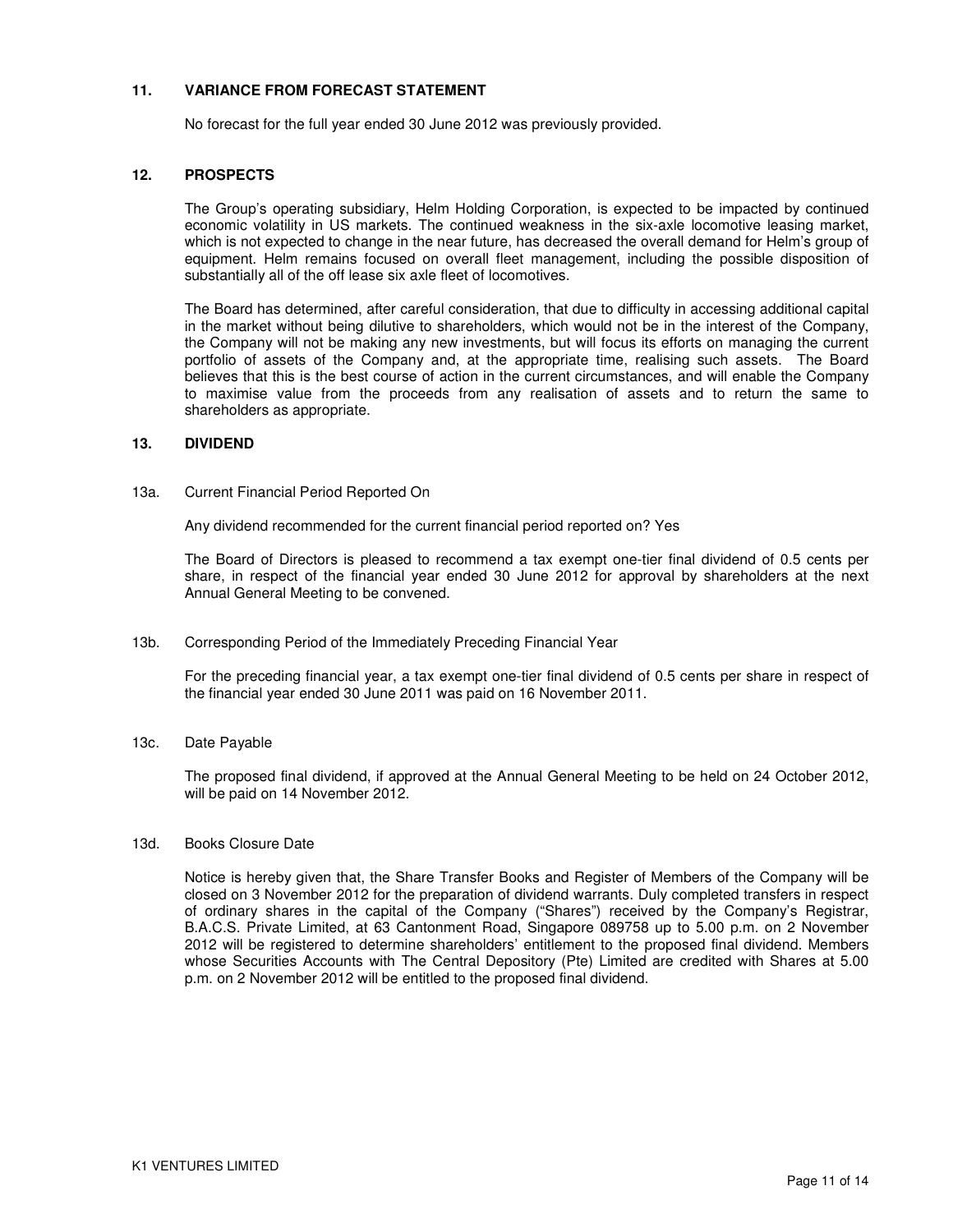#### 13e. Total Annual Dividend

|                  | 1 Jul 11<br>to<br>30 Jun 12<br>\$'000 | 1 Jul 10<br>to<br>30 Jun 11<br>\$'000 |
|------------------|---------------------------------------|---------------------------------------|
| Final dividend * | 10,828                                | 10,828                                |
|                  |                                       |                                       |

\* 2012 final dividend is estimated based on share capital of 2,165,618,003 ordinary shares at the end of the financial year.

## **14. SEGMENT ANALYSIS**

## **Financial year ended 30 June 2012**

|                                                               | <b>Transportation</b><br>Leasing<br>\$'000 | <b>Investments</b><br>\$'000 | Total<br>\$'000  |
|---------------------------------------------------------------|--------------------------------------------|------------------------------|------------------|
| Revenue                                                       | 57,079                                     | 21,594                       | 78,673           |
| <b>Segment Results</b>                                        |                                            |                              |                  |
| Operating (loss)/profit                                       | (74, 932)                                  | 16,242                       | (58, 690)        |
| Finance expenses                                              | (11, 201)                                  |                              | (11, 201)        |
| Foreign exchange gain                                         |                                            | 119                          | 119              |
| Share of results of associated<br>company and joint ventures  | 9,157                                      |                              | 9,157            |
| (Loss)/profit before taxation                                 | (76, 976)                                  | 16,361                       | (60, 615)        |
| Taxation                                                      | 20,546                                     | 40,691                       | 61,237           |
| (Loss)/profit for the year                                    | (56, 430)                                  | 57,052                       | 622              |
| Attributable to:                                              |                                            |                              |                  |
| Shareholders of the Company                                   | (45, 201)                                  | 57,052                       | 11,851           |
| Non-controlling interests                                     | (11,229)                                   |                              | (11,229)         |
|                                                               | (56,430)                                   | 57,052                       | 622              |
| <b>Other information</b>                                      |                                            |                              |                  |
| Segment assets                                                | 402,724                                    | 221,950                      | 624,674          |
| Segment liabilities                                           | 245,775                                    | 8,954                        | 254,729          |
| Net assets                                                    | 156,949                                    | 212,996                      | 369,945          |
| Investment in associated                                      |                                            |                              |                  |
| company and joint ventures<br>Additions to non-current assets | 63,198<br>39,452                           | 1                            | 63,198<br>39,453 |
| Interest income                                               | 4                                          | 46                           | 50               |
| Depreciation and amortisation                                 | 29,970                                     |                              | 29,970           |
| Fixed assets impairment loss                                  | 18,274                                     |                              | 18,274           |
| Goodwill impairment loss<br>Other intangibles impairment loss | 43,477<br>11,948                           |                              | 43,477<br>11,948 |
|                                                               |                                            |                              |                  |

## **Geographical Information**

|                    | <b>Singapore</b><br>\$'000 | USA<br>\$'000 | Others<br>\$'000         | Total<br>\$'000 |
|--------------------|----------------------------|---------------|--------------------------|-----------------|
| External sales     | 42                         | 78.631        | $\overline{\phantom{a}}$ | 78.673          |
| Non-current assets | ٠                          | 549.152       | 17.982                   | 567.134         |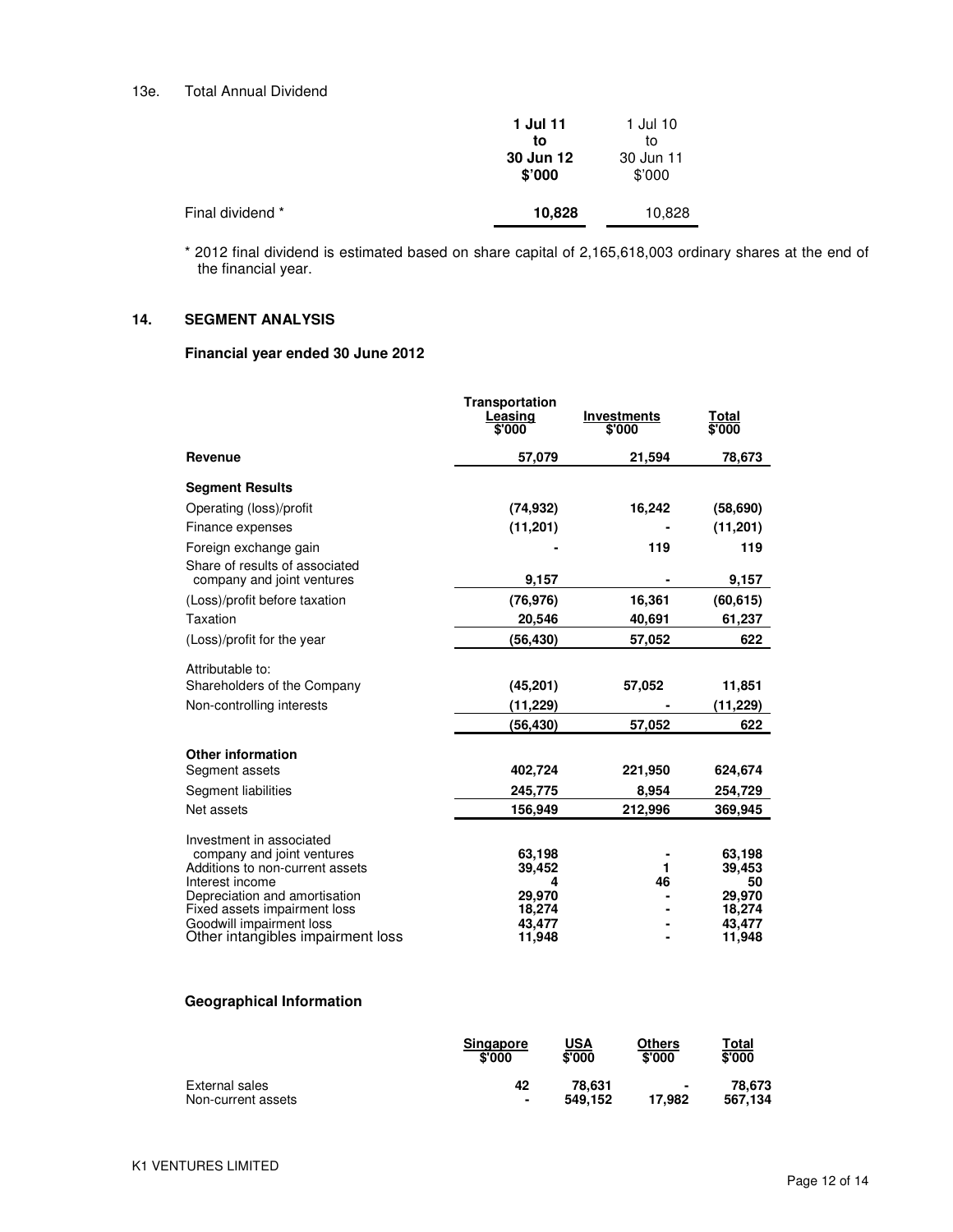#### **Financial year ended 30 June 2011**

|                                                                                                                                                                                           | Transportation<br>Leasing<br>\$'000            | Investments<br>\$'000                  | Total<br>\$'000                                           |
|-------------------------------------------------------------------------------------------------------------------------------------------------------------------------------------------|------------------------------------------------|----------------------------------------|-----------------------------------------------------------|
| Revenue                                                                                                                                                                                   | 67,790                                         | 3,427                                  | 71,217                                                    |
| <b>Segment Results</b><br>Operating loss<br>Finance expenses<br>Foreign exchange loss<br>Share of results of associated<br>company and joint ventures<br>Loss before taxation<br>Taxation | (2,675)<br>(7,786)<br>9,344<br>(1, 117)<br>469 | (1,999)<br>(1,668)<br>(3,667)<br>(180) | (4,674)<br>(7,786)<br>(1,668)<br>9,344<br>(4, 784)<br>289 |
| Loss for the year<br>Attributable to:                                                                                                                                                     | (648)                                          | (3.847)                                | (4, 495)                                                  |
| Shareholders of the Company<br>Non-controlling interests                                                                                                                                  | (869)<br>221<br>(648)                          | (3, 847)<br>(3, 847)                   | (4,716)<br>221<br>(4, 495)                                |
| <b>Other information</b><br>Segment assets<br>Segment liabilities<br>Net assets                                                                                                           | 462,463<br>254.811<br>207.652                  | 235,225<br>62.593<br>172,632           | 697,688<br>317,404<br>380,284                             |
| Investment in associated<br>company and joint ventures<br>Additions to non-current assets<br>Interest income<br>Depreciation and amortisation<br>Fixed assets impairment loss             | 52.639<br>10.967<br>102<br>32,779<br>3.455     | 422<br>3                               | 52,639<br>10,967<br>524<br>32.782<br>3,455                |

#### **Geographical Information**

|                    | Singapore                | <u>USA</u> | Others | ™ <u>otal</u> |
|--------------------|--------------------------|------------|--------|---------------|
|                    | \$'000                   | \$'000     | \$'000 | \$'000        |
| External sales     | 304                      | 68.406     | 2.507  | 71.217        |
| Non-current assets | $\overline{\phantom{a}}$ | 631.054    | 17.086 | 648.140       |

Notes:

- (a) The Group is organised into business units based on their products and services and has two reportable operating segments: Transportation Leasing and Investments. The Transportation Leasing segment represents Helm's locomotive and railcar leasing business in North America. The Group's Investment activities consist of the Group's investments in quoted and unquoted investments.
- (b) The Group's two operating segments operate in three main geographical areas. The operating activities and investment activities are predominantly in the USA. There are also investment activities in Hong Kong. Singapore is the home country of the Company and its assets are mainly cash and cash equivalents.
- (c) For the year ended 30 June 2012, revenues from one customer attributable to the Transportation Leasing segment amounted to approximately \$7.97 million. For the year ended 30 June 2011, revenues from one customer attributable to the Transportation Leasing segment amounted to approximately \$8.57 million.